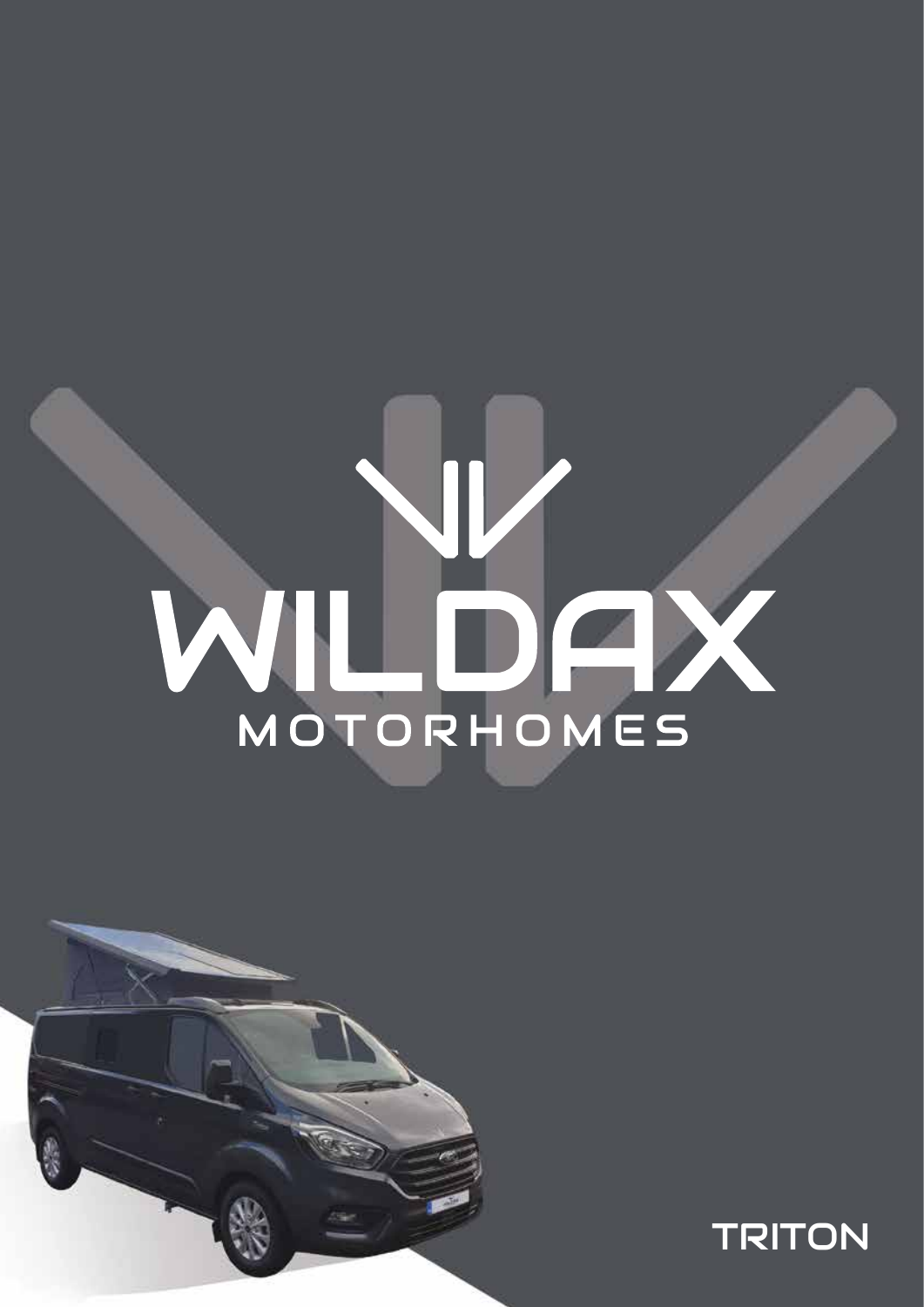## **EVERYDAY DRIVE BUT BIG ENOUGH TO HOLIDAY IN**

Innovative camper for 4 people with toilet and wash facility and great standard specification.

# **WILDAX Triton**











**The WildAx Triton is an elevating roof motorhome with proper kitchen, toilet, shower and storage. With a huge specification as standard and our normal attention to detail and high quality build this is a family motorhome that can also double as a car.**

With the 130Ps diesel engine the Triton drives wonderfully with ample power to cruise at speed and to negotiate hills and mountains without effort. As standard with a 6 speed manual gearbox or auto 6 speed as an option with all the expected driving aids such as cruise control, sensors and a camera you have everything you need for a relaxing easy drive.

### Unit G9, Lock View, Lowfield, Business Park, Elland HX5 9HD | T: 01422 372111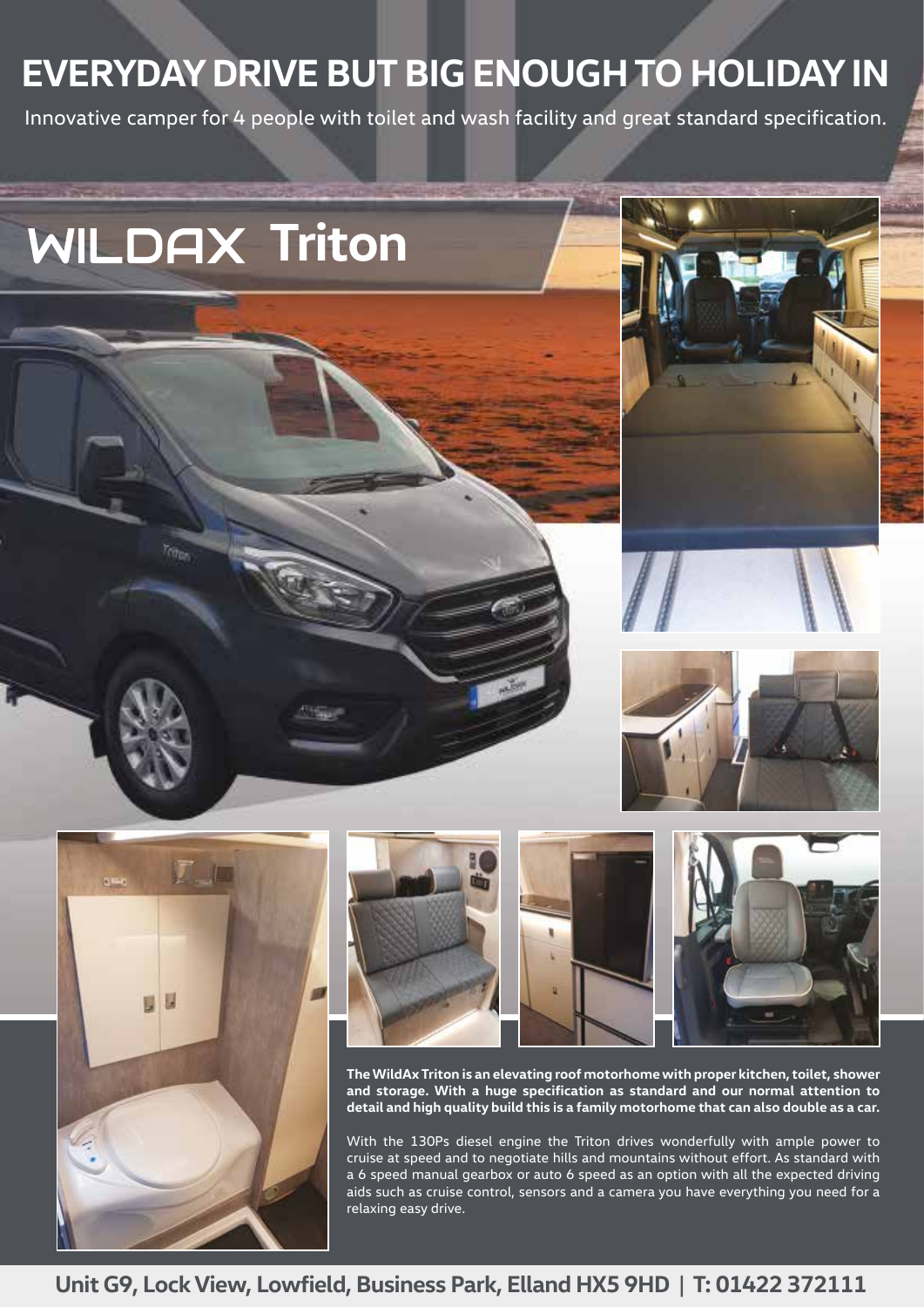

**Dimensions Length – 5.339m Width – 2.08m** (folded mirrors) **Height – 2.01m** (approx) Beds **1300 x 1830** lower **1200 x 1900** upper



Sleeping is in two beds, either a pull down roof double bed or a quickly made up lower double bed. For relaxing there is a great lounge area with seating for 4 with room to spare.

WildAx Motorhomes are based in West Yorkshire where we manufacture a range of motorhomes and campers. As part of the Rapido Group of motorhome manufacturers we are one of the largest groups in Europe with over 40 years of motorhome manufacturing experience. Our main priority is to build a high quality, high specification motorhome which we sell through a specially selected network of dealers around the UK.





### **Base Vehicle Standard Specification**

### **Motorhome Standard Specification**

| 50 litre Fresh/Waste tanks                  |  |
|---------------------------------------------|--|
| Truma Ultrastore water heater               |  |
| <b>Webasto Diesel Heater</b>                |  |
| Integrated Digital Motorhome Control System |  |
| Kitchen with storage & 2 burner hob         |  |
| 50 litre fridge                             |  |
| Shower Area                                 |  |
| <b>Bench Toilet</b>                         |  |
| Led lighting throughout.                    |  |
| 2 x 230y sockets                            |  |
| 1 x dual USB charging socket                |  |
| 1 x 12v socket                              |  |
| Full Removable Carpet Set                   |  |
| Elevating Roof with insulated side panels   |  |

### **Popular Optional Items**

| Ford Auto Gearbox                  |  |
|------------------------------------|--|
| <b>Full Leather Upholstery</b>     |  |
| Alloy Wheels (Ford)                |  |
| Alloy Wheels (Aftermarket 18 inch) |  |

 $\checkmark$  = Standard  $\bullet$  = Optional



### **Unit G9, Lock View, Lowfield, Business Park, Elland HX5 9HD | T: 01422 372111 wildaxmotorhomes.com**